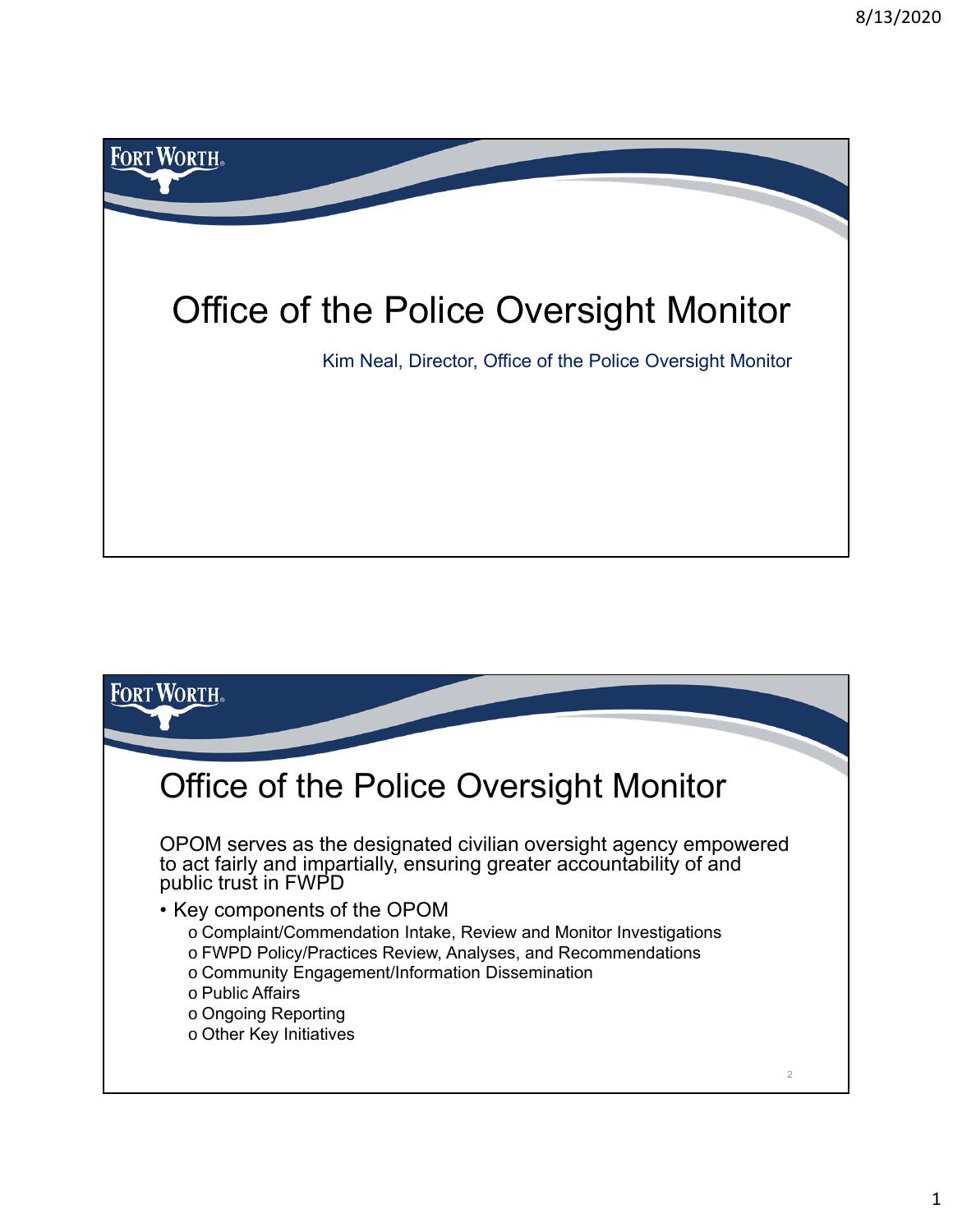

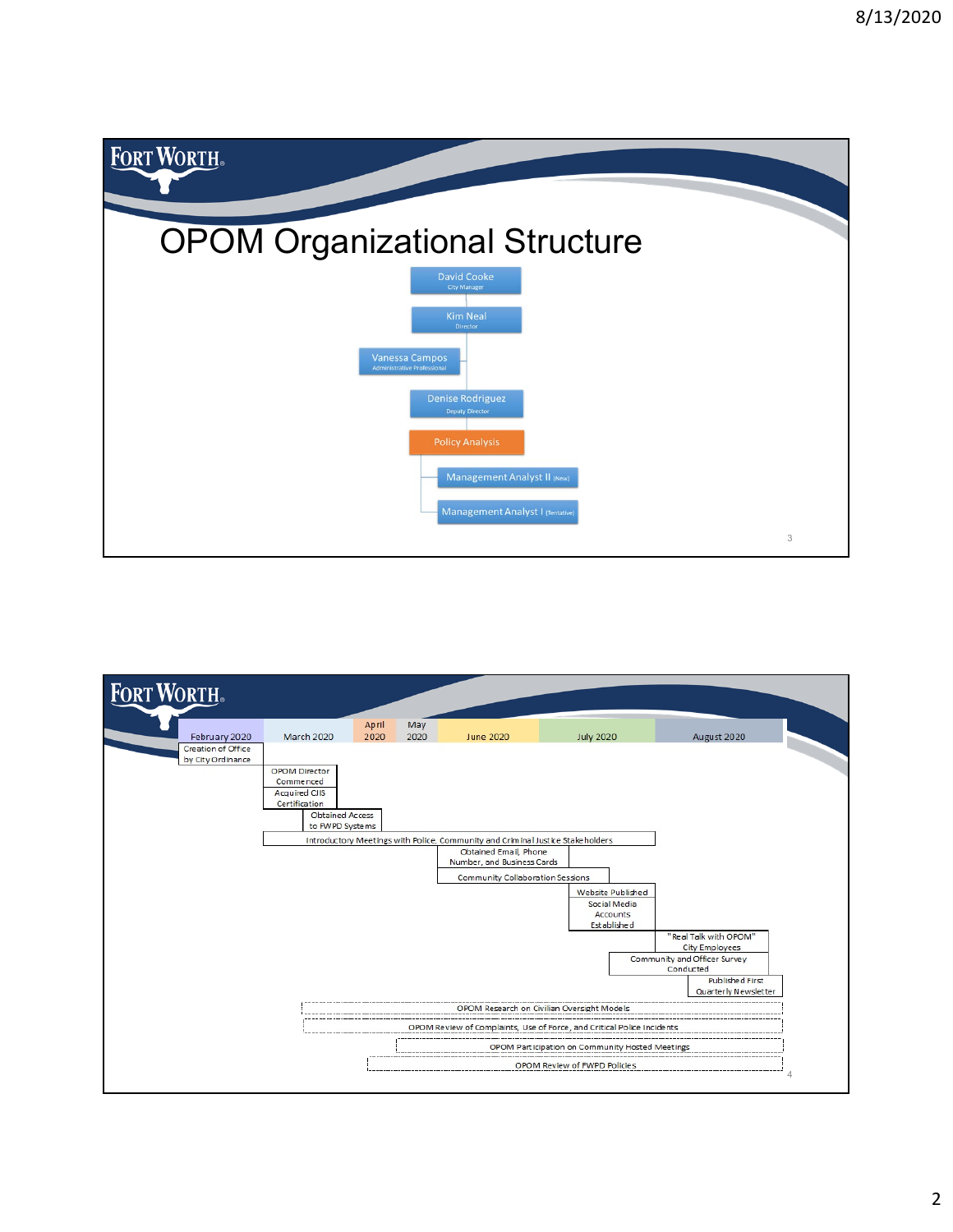5

## Complaint/Commendation Intake, Review and Monitor Recommendations

- Created Complaint and Commendation forms
- Working with City ITS to create online web forms and tracking system
- Received 110 Complaints and Inquires to date
- 10 active reviews of complaints/inquires

**FORT WORTH** 

- Monitor FWPD citizen complaints and investigations
- Monitor FWPD critical incident investigations including officer-involved shootings, deaths in custody and uses of force resulting in severe bodily injury or death

| <b>FORT WORTH</b>                                                                                                                                                                                                                                                                                                                                                |
|------------------------------------------------------------------------------------------------------------------------------------------------------------------------------------------------------------------------------------------------------------------------------------------------------------------------------------------------------------------|
| <b>Complaint/Commendation Intake, Review</b><br>and Monitor Recommendations                                                                                                                                                                                                                                                                                      |
| • Examples of Recommendations made to FWPD<br>• Revise General Order 410.04, Personnel Complaint, to include tracking<br>of all citizen complaints<br>• Develop a Foot Pursuit Policy<br>• Revise General Order 306.00, Use of Force, to improve its philosophy,<br>directives on de-escalation and make updates to the Use of Force<br>Review Board provisions. |
| • Formally document allegations for all complaints received<br>• Revise General Order 506.03, Body-Worn Cameras, to improve officer<br>activation and accountability<br>6                                                                                                                                                                                        |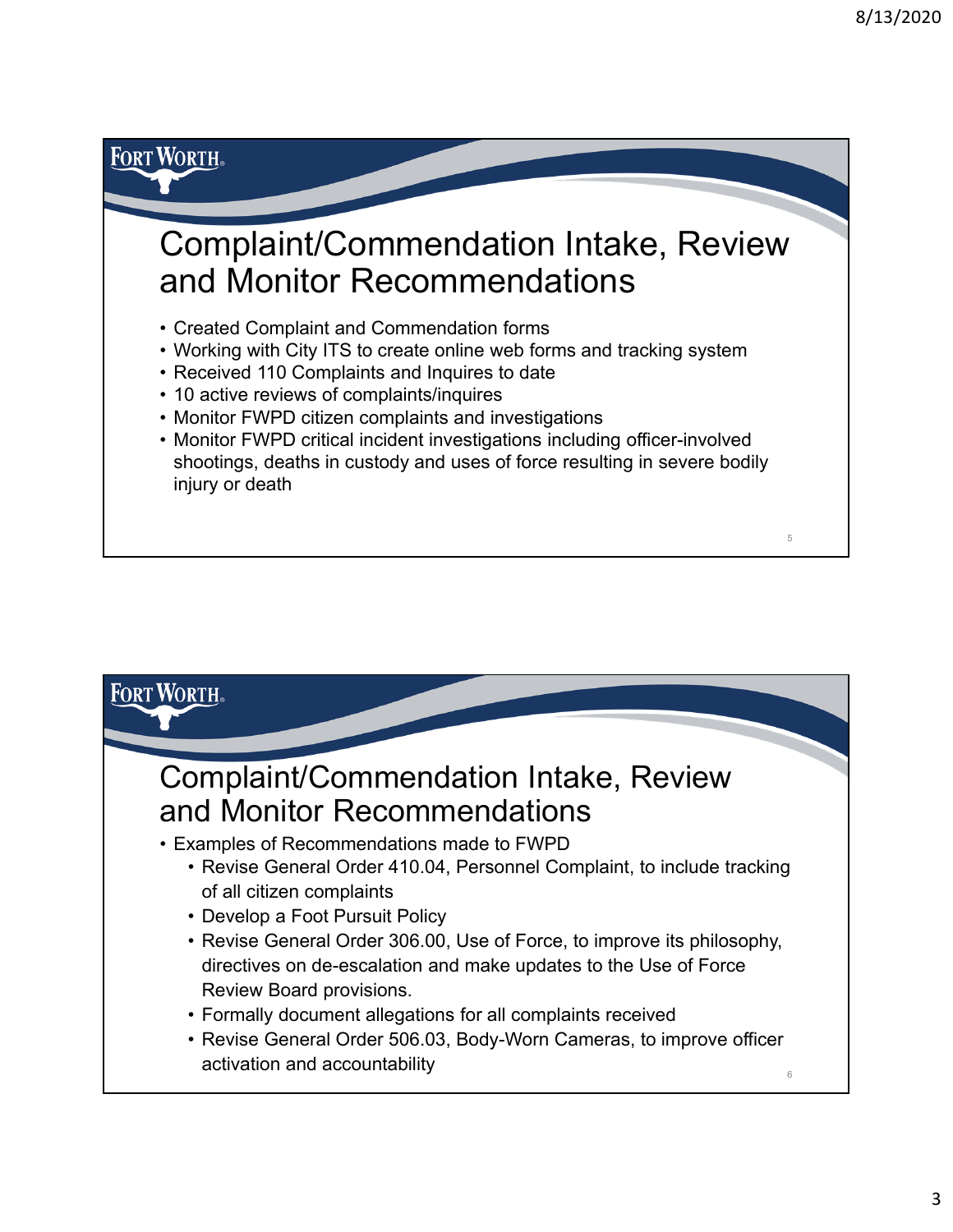

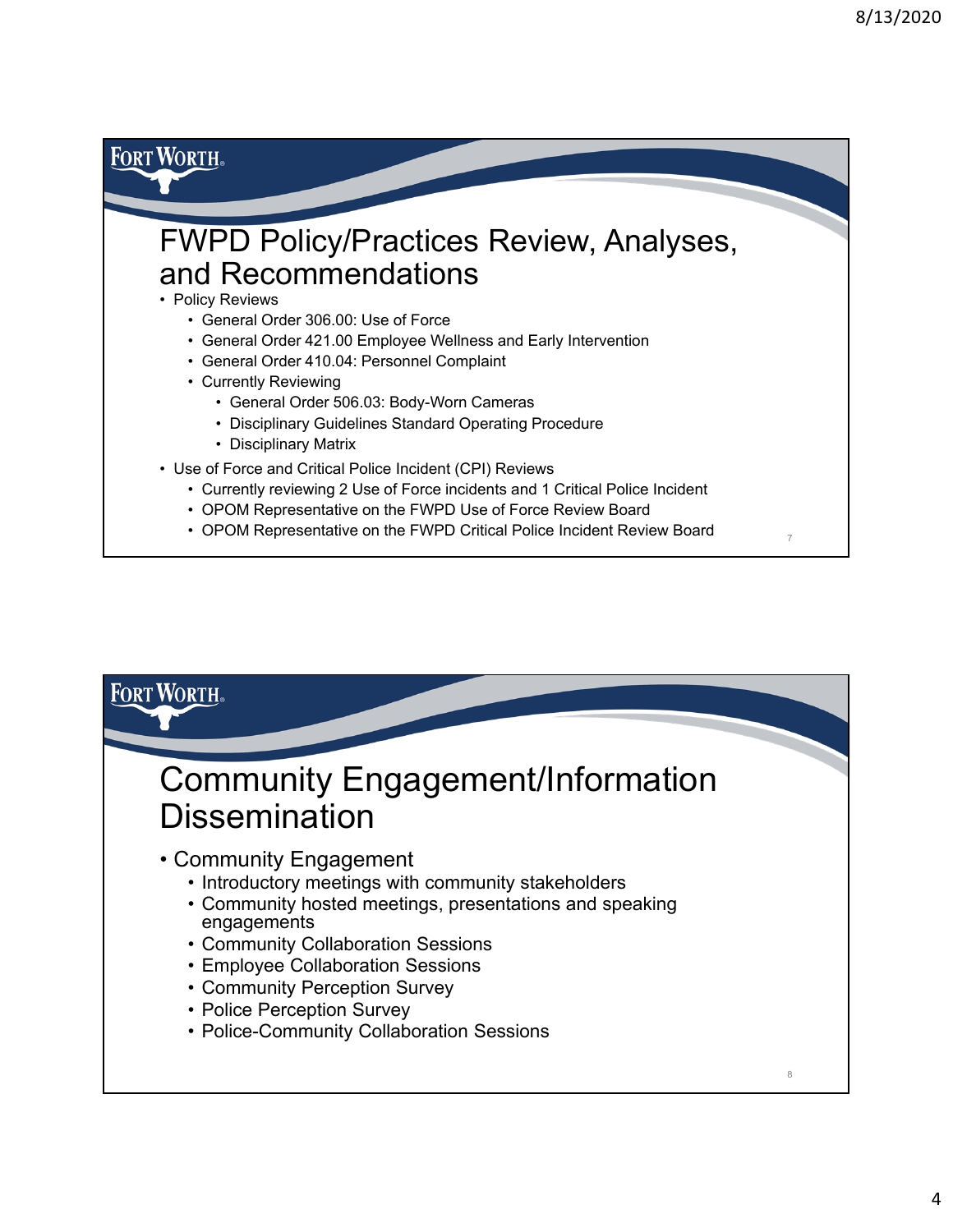

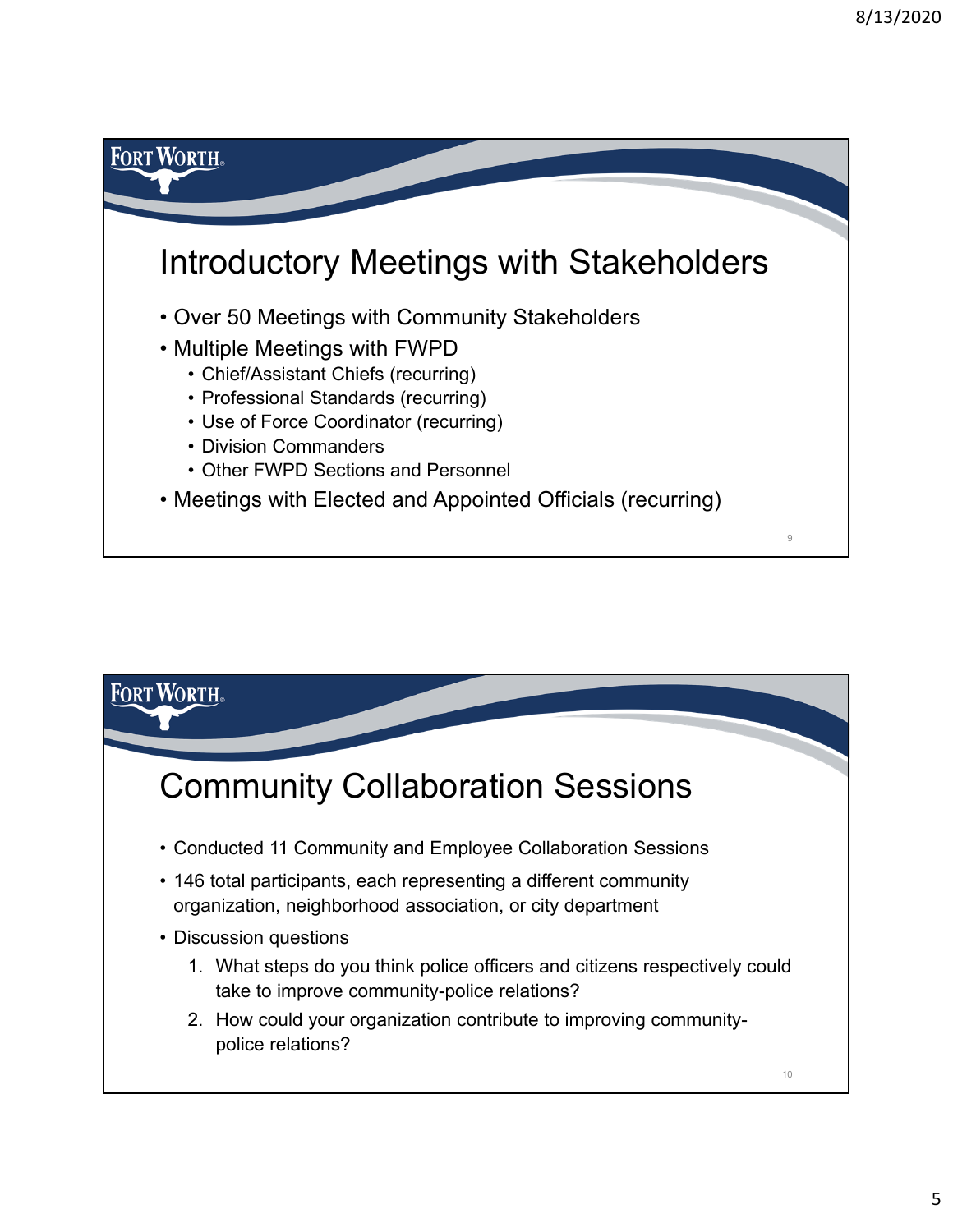## **FORT WORTH®** Community Collaboration Sessions • Key Takeaways will be used to inform topics for the police-community collaboration sessions • Greater involvement by FWPD in community events, not only NPOs • Greater emphasis on diversity and emotional intelligence in the recruitment and hiring process • Creation of a resource sheet that identifies the social and community services available to community members • Additional training on the culture, history, and context of the communities officers serve • Report summarizing key Session takeaways available August 2020 11

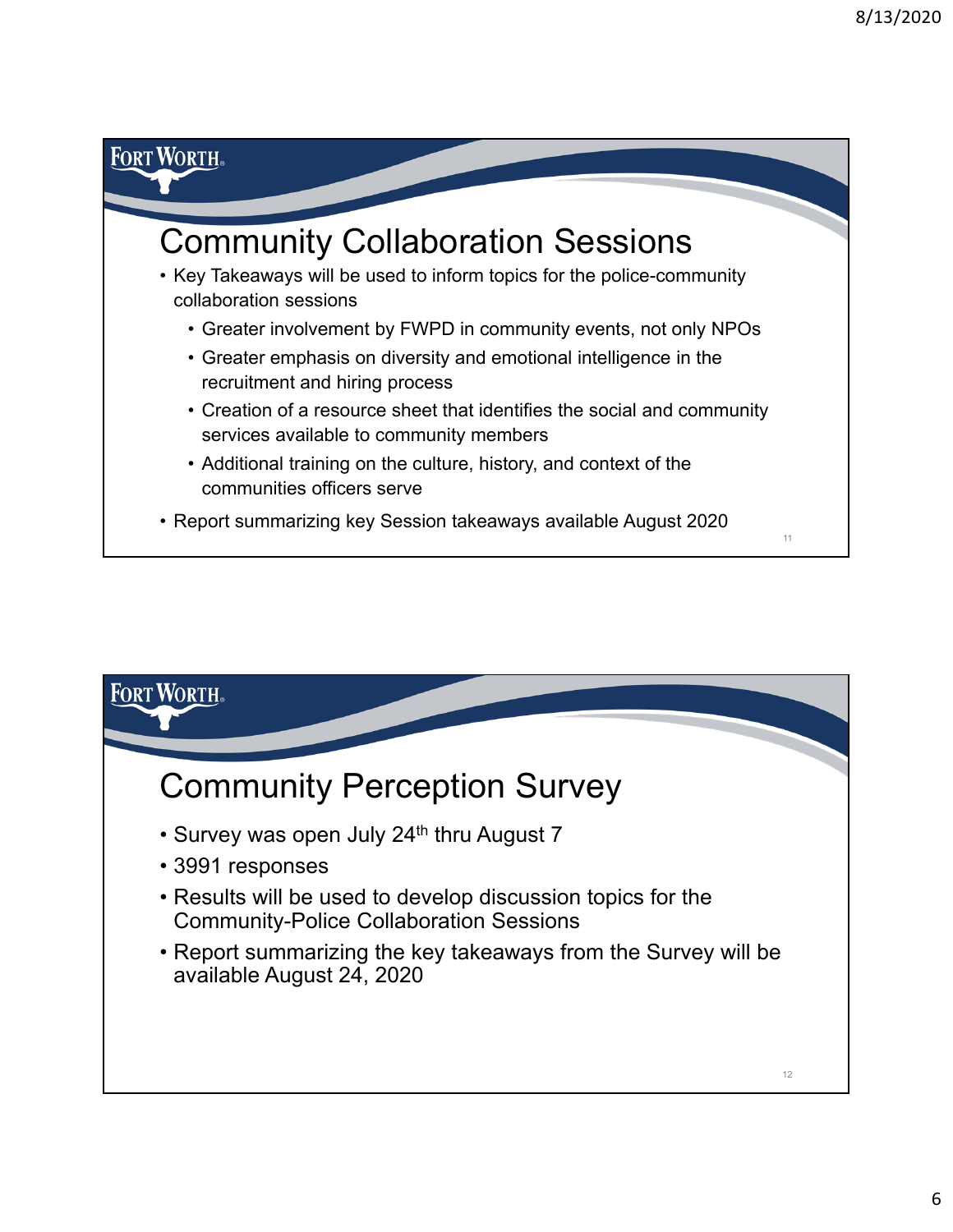

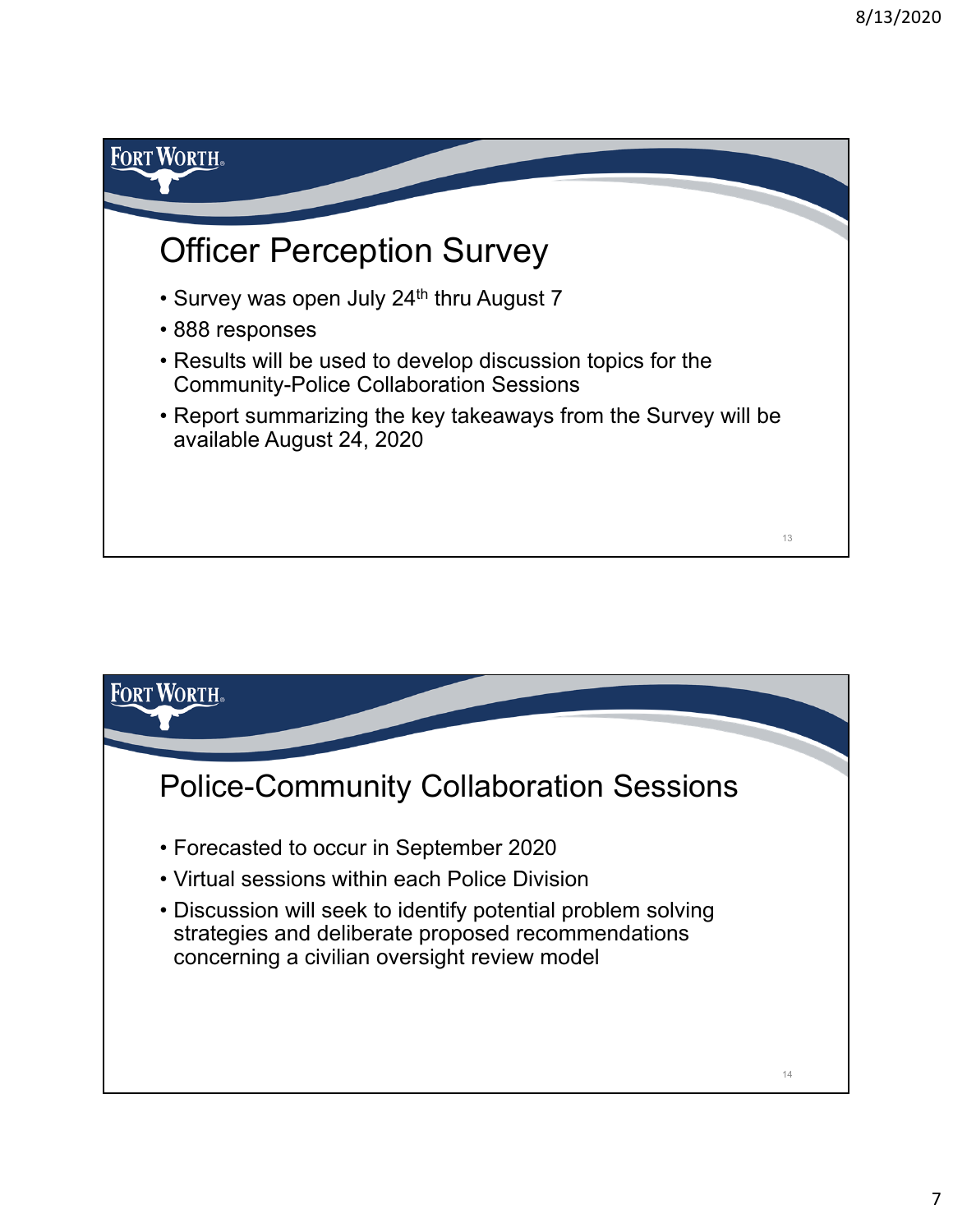

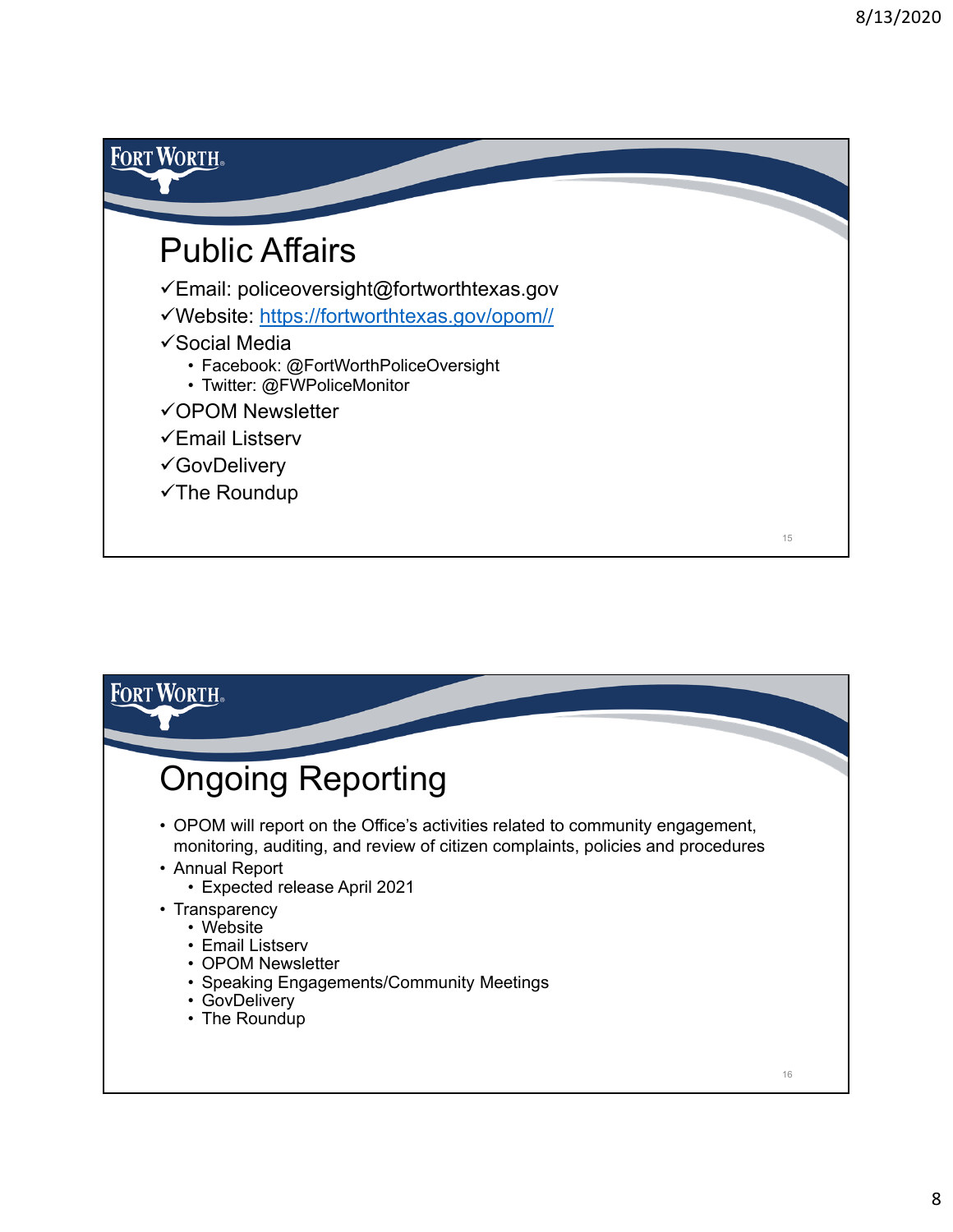## **FORT WORTH** Other Key Initiatives • Become a part of the in-house vacancy review and recruitment process • Attend and observe FWPD Training • Collaborate with Police and Community to create a mediation process • Partner with Police and Community on community problem oriented policing initiatives • Provide recommendations on broader policy issues • Continue to be a part of community engagements and trainings 17

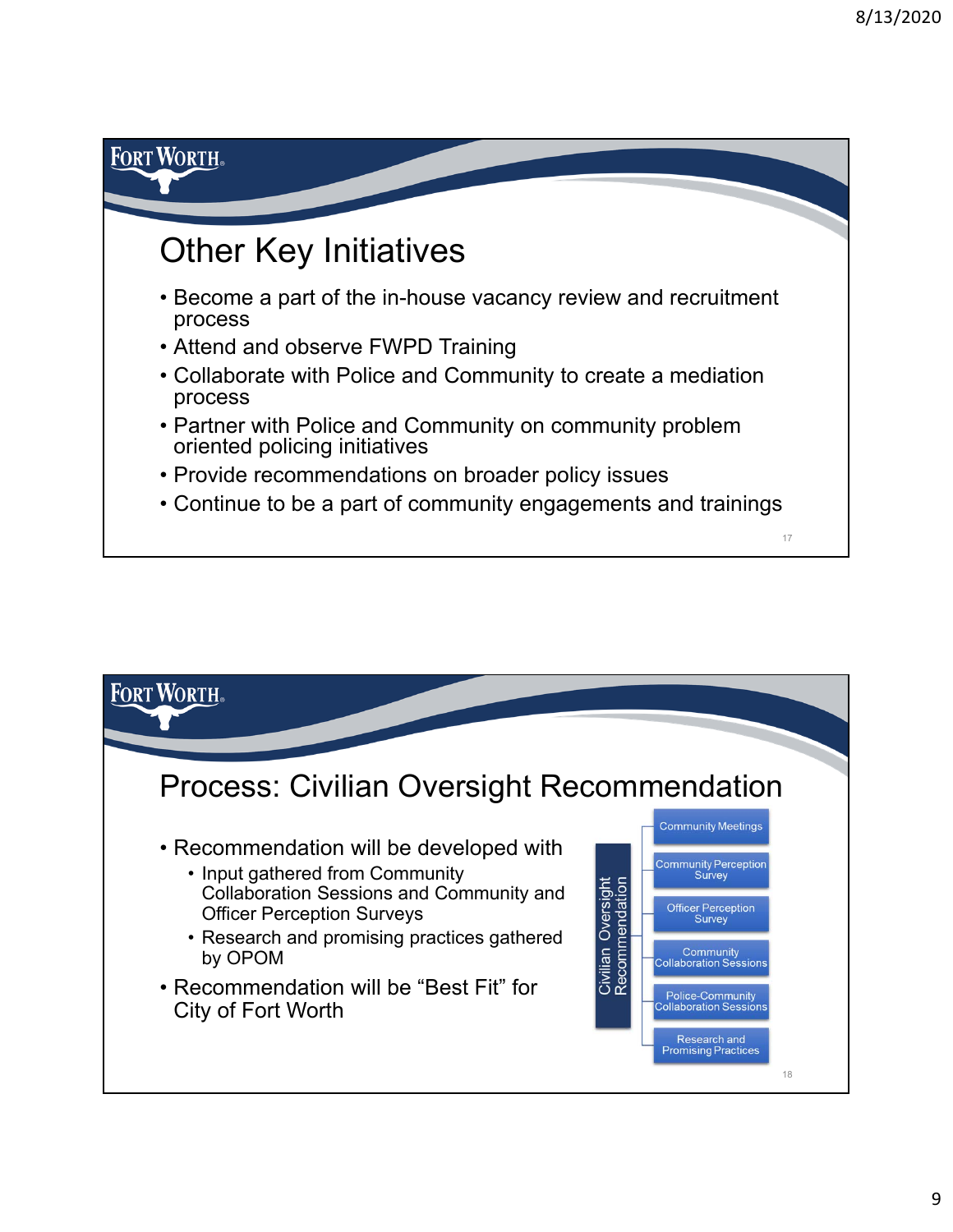

## **FORT WORTH** Timeline: Civilian Oversight Recommendation **Activity Timeframe** Release Reports on Community Perception and Officer August 2020 Survey Results Conduct Community-Police Collaboration Sessions September 2020 Release Summary of Collaborative Recommendations September 2020 from Community-Police Collaboration Sessions Finalize Recommendation on Civilian Oversight Review September – October 2020

| Release Summary of Collaborative Recommendations<br>from Community-Police Collaboration Sessions       | September 2020           |  |
|--------------------------------------------------------------------------------------------------------|--------------------------|--|
| Finalize Recommendation on Civilian Oversight Review<br>Model                                          | September - October 2020 |  |
| Deliver Proposed Recommendation on Civilian Oversight<br>Review Model to City Council and City Leaders | October 20, 2020         |  |

20